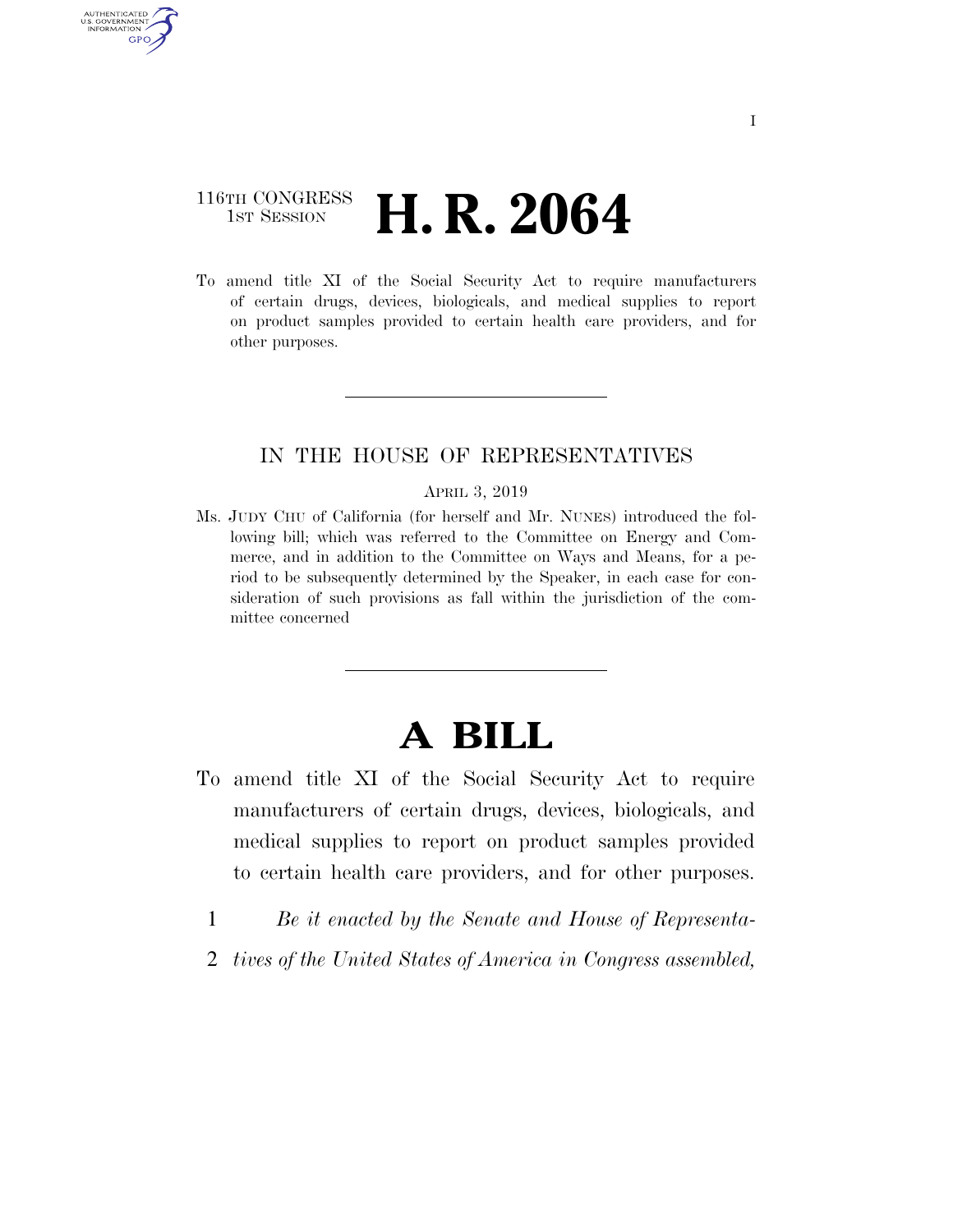| $\mathbf{1}$   | SECTION 1. REQUIREMENT FOR MANUFACTURERS OF CER-                               |
|----------------|--------------------------------------------------------------------------------|
| $\overline{2}$ | TAIN DRUGS, DEVICES, BIOLOGICALS, AND                                          |
| 3              | MEDICAL SUPPLIES TO REPORT ON PROD-                                            |
| $\overline{4}$ | <b>UCT</b><br><b>PROVIDED</b><br><b>TO</b><br><b>SAMPLES</b><br><b>CERTAIN</b> |
| 5              | <b>HEALTH CARE PROVIDERS.</b>                                                  |
| 6              | (a) IN GENERAL.—Section $1128G(a)$ of the Social                               |
| 7              | Security Act $(42 \text{ U.S.C. } 1320a-7h(a))$ is amended by add-             |
| 8              | ing at the end the following new paragraph.                                    |
| 9              | $(3)$ CERTAIN PRODUCT SAMPLES.—                                                |
| 10             | "(A) IN GENERAL.—In addition to the re-                                        |
| 11             | quirements under paragraphs $(1)(A)$ and $(2)$ ,                               |
| 12             | on the 90th day of each calendar year (begin-                                  |
| 13             | ning with 2023), any applicable manufacturer                                   |
| 14             | that provides a payment or other transfer of                                   |
| 15             | value that is a product sample described in sub-                               |
| 16             | paragraph (B) to any covered recipient (or to                                  |
| 17             | an entity or individual at the request of, or des-                             |
| 18             | ignated on behalf of, such a covered recipient)                                |
| 19             | shall submit to the Secretary, in such electronic                              |
| 20             | form as the Secretary shall require, the fol-                                  |
| 21             | lowing information with respect to the pre-                                    |
| 22             | ceding calendar year:                                                          |
| 23             | "(i) The total quantity of all such                                            |
| 24             | payments or other transfers of value pro-                                      |
| 25             | vided to covered recipients.                                                   |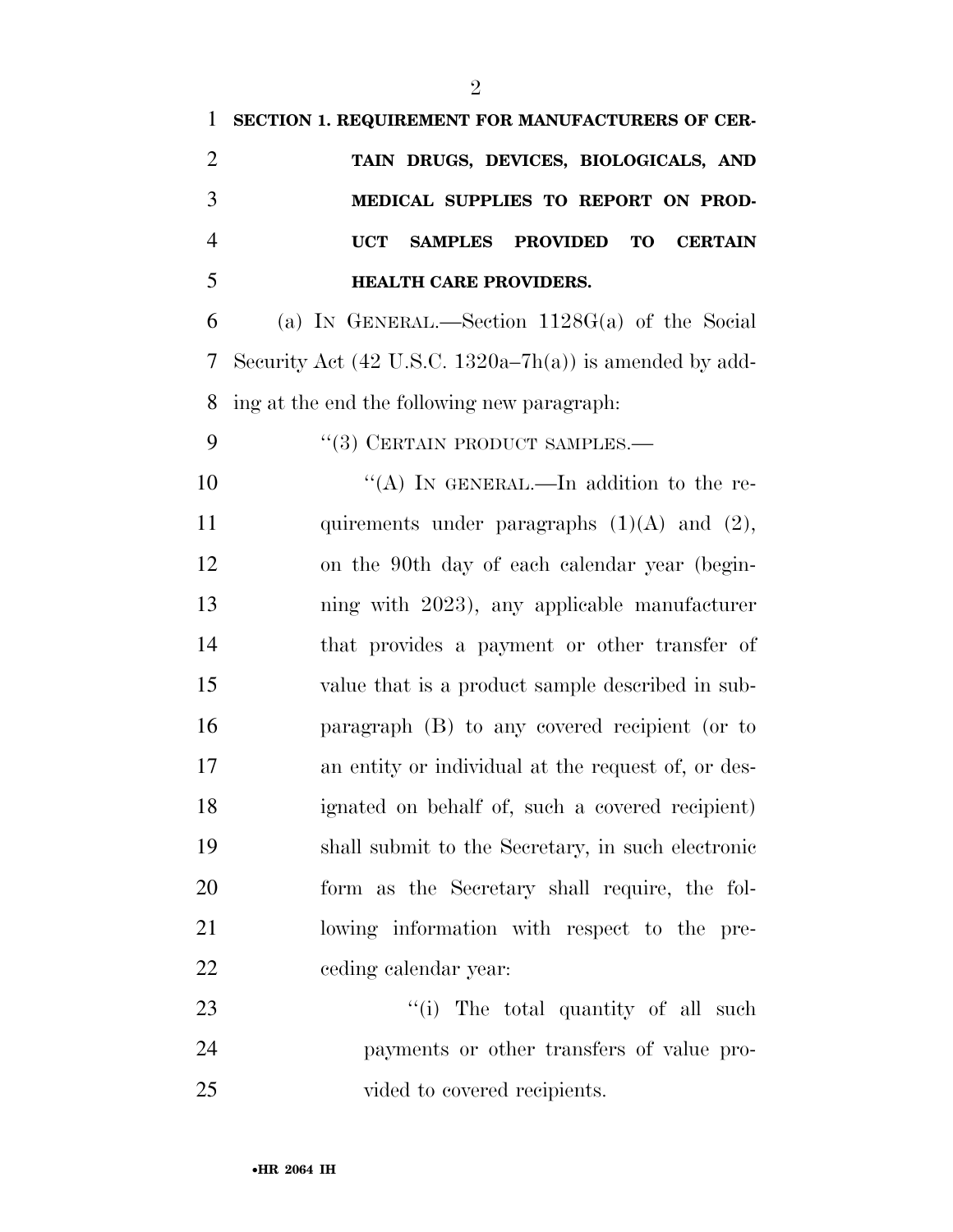| $\mathbf{1}$   | "(ii) The total value of all such pay-                      |
|----------------|-------------------------------------------------------------|
| $\overline{2}$ | ments or other transfers of value provided                  |
| 3              | to covered recipients.                                      |
| $\overline{4}$ | "(iii) If applicable, information de-                       |
| 5              | scribed in clauses (vii) and (viii) of para-                |
| 6              | graph $(1)(A)$ with respect to such a pay-                  |
| 7              | ment or other transfer of value.                            |
| 8              | "(B) PRODUCT SAMPLE DESCRIBED.—For                          |
| 9              | purposes of subparagraph $(A)$ , a product sam-             |
| 10             | ple described in this subparagraph is a product             |
| 11             | sample that is not intended to be sold and is in-           |
| 12             | tended for patient use.".                                   |
| 13             | (b) PUBLIC AVAILABILITY OF INFORMATION.—Sec-                |
| 14             | tion $1128G(c)(1)(C)$ of the Social Security Act (42 U.S.C. |
| 15             | $1320a-7h(c)(1)(C)$ is amended—                             |
| 16             | $(1)$ in clause $(ii)$ —                                    |
| 17             | $(A)$ by striking "(ii) contains" and insert-               |
| 18             | ing " $(ii)(I)$ with respect to information that is         |
| 19             | not information submitted under paragraph (3)               |
| 20             | of subsection (a), contains";                               |
| 21             | (B) by striking ", as applicable;" and in-                  |
| 22             | serting ", as applicable; and"; and                         |
| 23             | (C) by adding at the end the following new                  |
| 24             | subclause:                                                  |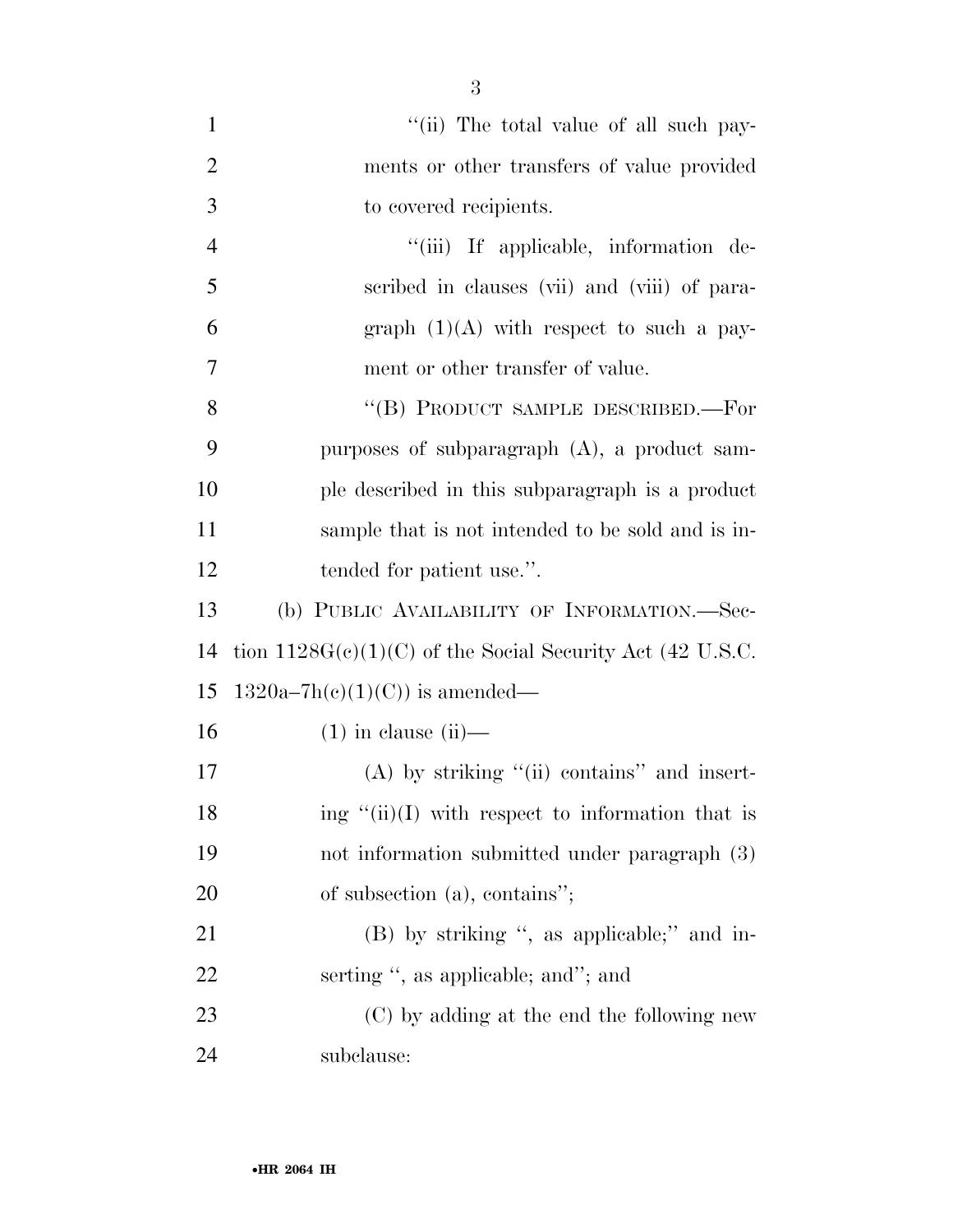| $\mathbf{1}$   | $\lq\lq$ (II) with respect to information sub-      |
|----------------|-----------------------------------------------------|
| $\overline{2}$ | mitted under paragraph (3) of subsection            |
| 3              | (a), contains information that is presented         |
| $\overline{4}$ | by the name of the applicable manufac-              |
| 5              | turer, the total amount of all payments or          |
| 6              | other transfers of value described in such          |
| 7              | paragraph provided to covered recipients,           |
| 8              | the total value of all such payments or             |
| 9              | other transfers of value provided to covered        |
| 10             | recipients, and the name of the covered             |
| 11             | drug, device, biological, or medical supply,        |
| 12             | as applicable;";                                    |
| 13             | $(2)$ in clause (viii), by striking ", and" at the  |
| 14             | end and inserting a semicolon;                      |
| 15             | $(3)$ in clause (ix), by striking the period at the |
| 16             | end and inserting "; and"; and                      |
| 17             | (4) by adding at the end the following new          |
| 18             | clause:                                             |
| 19             | $f(x)$ in the case of information sub-              |
| 20             | mitted under paragraph (3) of subsection            |
| 21             | (a), lists such information separately from         |
| 22             | other information submitted under<br>the            |
| 23             | subsection (a) and presents such informa-           |
| 24             | tion by the name of the applicable manu-            |
| 25             | facturer, the total quantity of all payments        |